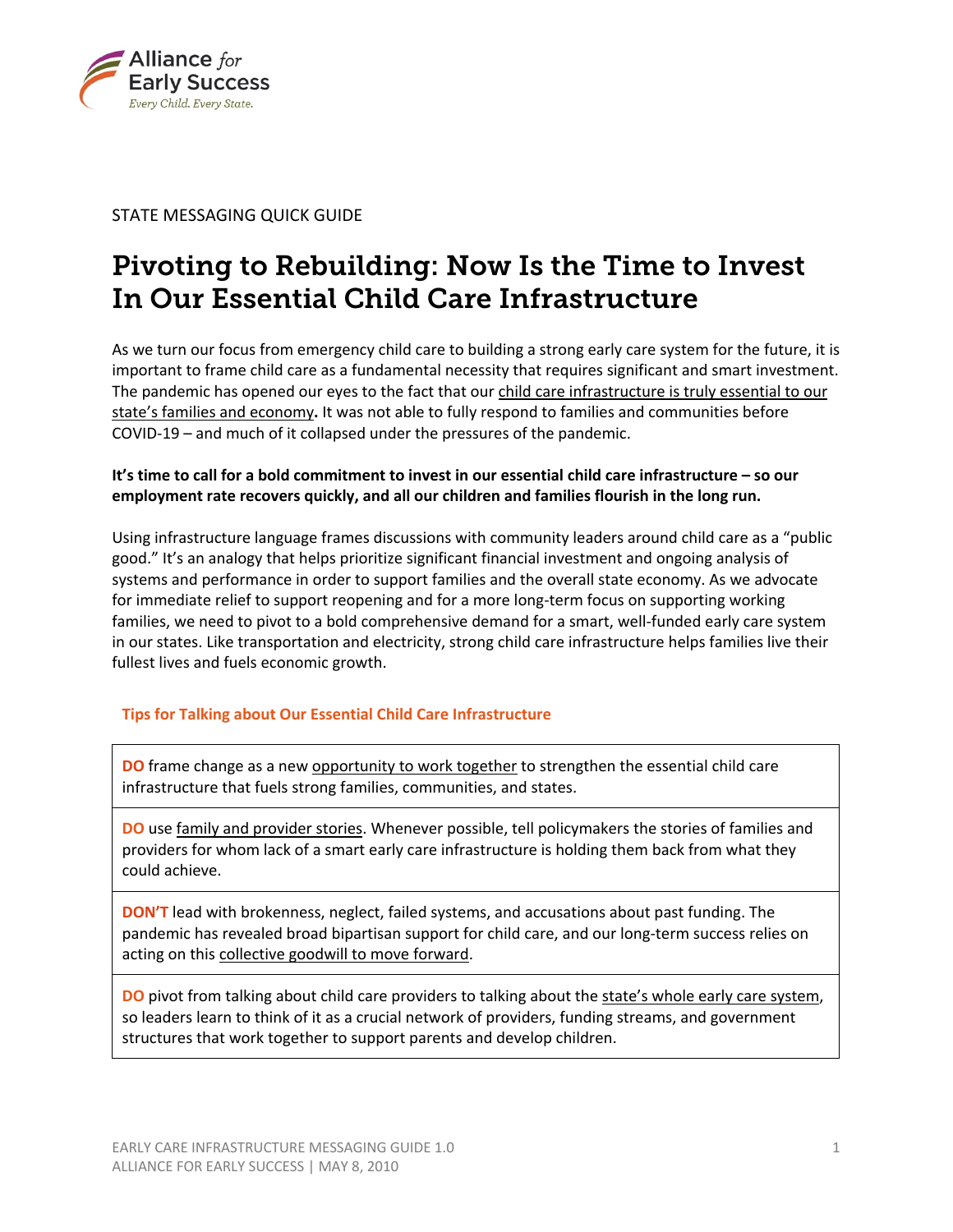

## **Sample Talking Points**

As we talk about reopening and ultimately reinventing, we must continue to talk about big commitments to investment and re-thinking the way we approach child care at the state level.

- As our state's leaders consider budget cuts and necessary changes for recovery, they should actually increase investment in essential child care infrastructure, in order to generate both short- and long-term economic gains.
- Child care is essential now and for our economic recovery when the crisis is over. Yet without significant investment and intervention, our heavily damaged child care infrastructure will become a real obstacle to recovery.
- In addition to funding child care, we also must modernize child care policies to make the system smarter and more supportive for providers and working families.
- Broad access to quality child care allows parents to look for work and start a job or attend school, leading to more equitable labor force participation and lower public services costs in the more immediate term.
- Even before the pandemic, child care was unaffordable for typical families often costing more than tuition at their state university. Through expanded subsidies and other permanent solutions, we must make sure parents have access to safe, developmentally focused options.
- Child care professionals are the backbone of our essential early care infrastructure we have to do a better job of acknowledging and enriching their child-development skills, and ensuring they earn enough to avoid living in poverty themselves.
- Investing in high-quality child care infrastructure is a two-generation strategy for our state: we are both supporting parents and making sure children get the strong start that helps them succeed in the future. Two-generation approaches have a multiplier effect that promotes the educational success and economic stability of the whole family.

#### **Sample Social Media Posts**

*[STATE]'s #childcare infrastructure needs not only an immediate rescue, but also a reimagining to ensure it is a robust, sustainable system that works for all families. #investinchildcare*

*If [STATE] wants to get parents back to work and still see our kids flourish, then we have to reengineer our essential #childcare infrastructure. #investinchildcare*

*As [STATE]'s legislature considers budget cuts to drive recovery, they should at the same time look increasing investment in the state's child care infrastructure – which is essential for people to go back to work. #investinchildcare* 

*It's time to make smarter investments in #childcare — and finally bridge parents' ability to pay to the actual costs of operating a strong program that supports child development. #investinchildcare* 

*Rebuilding our economy STARTS with re-inventing our essential #childcare infrastructure. #investinchildcare*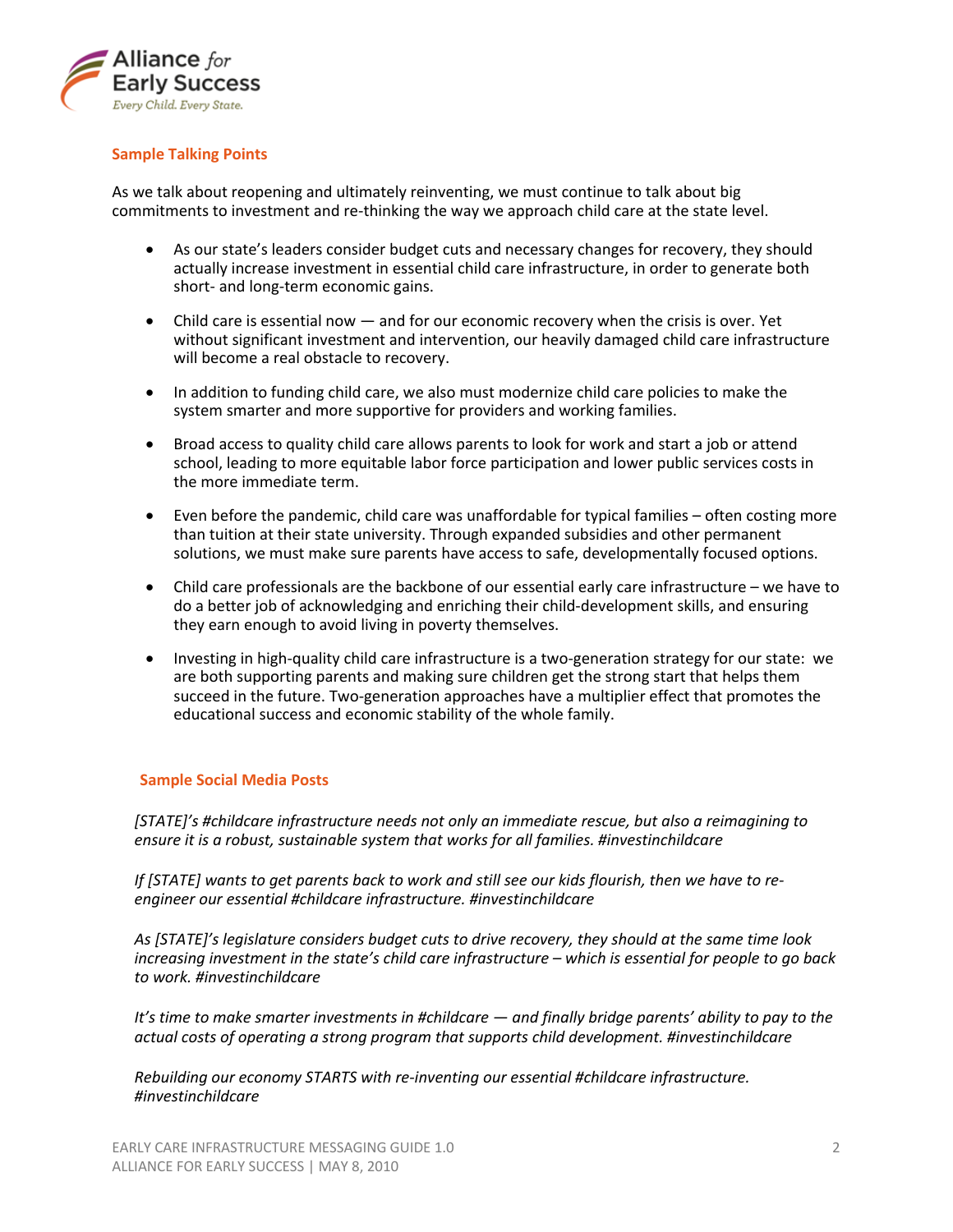

### **Sample Letter/OP-ED Text**

# **Now is the Time to Invest in [STATE]'s Essential Child Care Infrastructure**

Before the pandemic, when we talked about infrastructure, most of us probably imagined bridges, rails, and electrical grids — the public assets that make our daily lives, and our economy, possible. But the recent coronavirus crisis has revealed another crucial structural foundation of our state's everyday life that most of us probably hadn't considered: child care.

When the loosely connected network of child care providers was ordered closed (or closed by operators to keep their educators and children safe), numerous essential workers were suddenly unable to report for work. Dual-income families had to choose one of their incomes. People with the skills to help our state recover were unable to report for duty without endangering their children.

In a time when we desperately need thousands of key workers on the front lines, many struggle to get there — because of the missing child care infrastructure. Even before the pandemic, our state's child care infrastructure was struggling to meet the needs of [STATE]'s families. The existing model saw many working families paying the equivalent of college tuition for child care, while the neediest of families saw limited access to high-quality programs. Even with our state's subsidy, most of the programs were out of reach.

And providers also faced a virtually impossible economic model – the irreconcilable pressures of keeping tuition low while adequately compensating a professional staff that can deliver the developmental experiences that parents expect.

## *If [STATE] wants to get parents back to work and still see our kids flourish, then we have to reengineer our essential child care infrastructure.*

That means thinking about the role of the public sector and moving away from a private market model that leaves families and providers to solve the intractable financial challenges of providing and paying for early care on their own. That means thinking about ways to stabilize our state's child care network, and making sure that center operators and professionals have a viable living. That means significantly upgrading the technology we use for funding, tracking, support, and compliance.

[STATE]'s workforce is ready to go, but they cannot rebuild our state economy without access to affordable, high-quality child care. Investing in our state's essential child care infrastructure is an urgent component of recovery from the pandemic. But beyond that, the pandemic has shown us that early care is foundational to our states' strength and economic energy. Smart investment in our state's child care infrastructure is an investment in economic vitality.

Join me in supporting a new child care infrastructure agenda for our state.